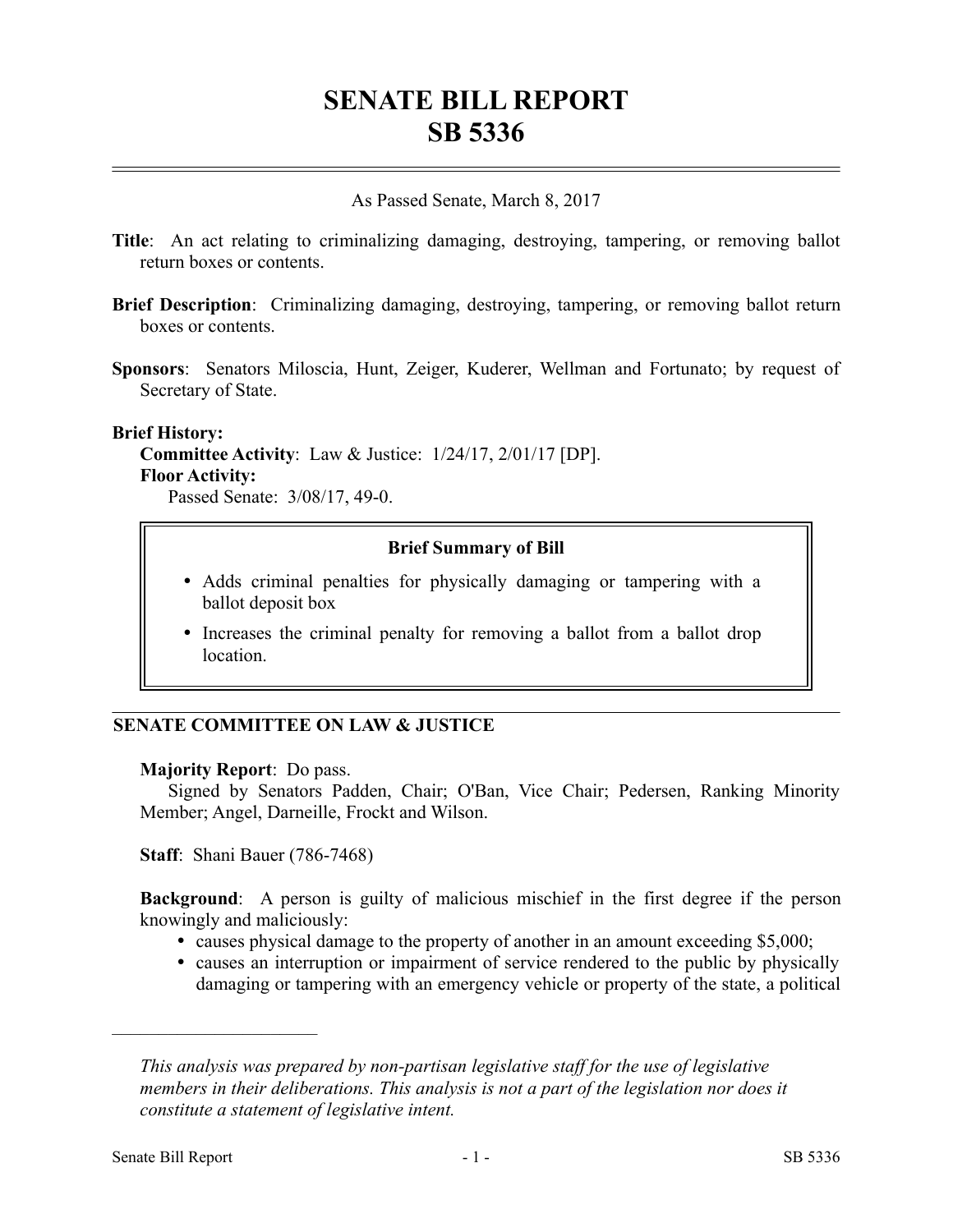subdivision thereof, or a public utility or mode of public transportation, power, or communication; or

 causes an impairment of the safety, efficiency, or operation of an aircraft by physically damaging or tampering with the aircraft or aircraft equipment, fuel, lubricant, or parts.

Malicious mischief in the first degree is a Class B felony with a seriousness level of II.

A person is guilty of malicious mischief in the second degree if the person knowingly and maliciously:

- causes physical damage to the property of another in an amount exceeding \$750; or
- creates a substantial risk of interruption or impairment of service rendered to the public by physically damaging or tampering with an emergency vehicle or property of the state, a political subdivision thereof, or a public utility or mode of public transportation, power, or communication.

Malicious mischief in the second degree is a Class C felony with a seriousness level of I.

A person who removes a ballot from a ballot drop location is guilty of a gross misdemeanor. A gross misdemeanor is punishable by imprisonment in the county jail up to 364 days, by a fine not to exceed \$5,000, or both. A Class C felony, is punishable by confinement in a state correctional institution for five years, by a fine not to exceed \$10,000, or both.

**Summary of Bill:** A person is guilty of malicious mischief in the first degree if the person knowingly and maliciously causes an interruption or impairment of service rendered to the public by physically damaging, destroying, or removing without permission an official ballot deposit box or ballot drop box or damaging, destroying, removing without permission, or tampering with its contents.

A person is guilty of malicious mischief in the second degree if the person knowingly and maliciously created a substantial risk of interruption or impairment of service rendered to the public by physically damaging, destroying, or removing without permission an official ballot deposit box or ballot drop box or damaging, destroying, removing without permission, or tampering with its contents.

Any person who removes a ballot from a voting center or ballot drop location without permission is guilty of a Class C felony.

**Appropriation**: None.

**Fiscal Note**: Available.

## **Creates Committee/Commission/Task Force that includes Legislative members**: No.

**Effective Date**: Ninety days after adjournment of session in which bill is passed.

**Staff Summary of Public Testimony**: PRO: Washington is a vote by mail state. A large percentage of ballots actually go into the ballot drop box and not through the U.S. Mail.